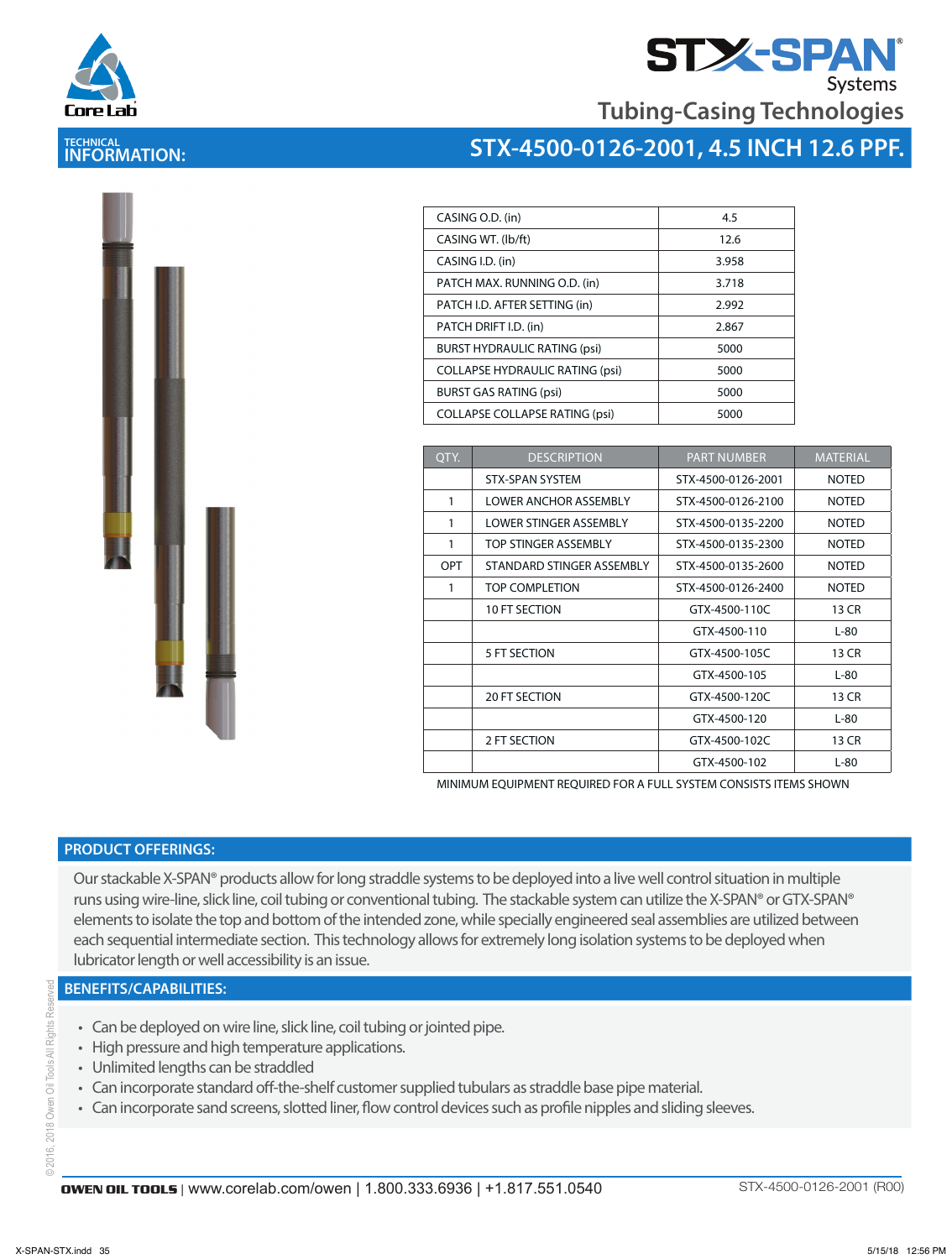

# **STX-SPAN**<br>Tubing-Casing Technologies

### **TECHNICAL INFORMATION:**





| CASING O.D. (in)                       | 4.5   |
|----------------------------------------|-------|
| CASING WT. (lb/ft)                     | 12.6  |
| CASING I.D. (in)                       | 3.958 |
| PATCH MAX. RUNNING O.D. (in)           | 3.718 |
| PATCH I.D. AFTER SETTING (in)          | 2.992 |
| PATCH DRIFT I.D. (in)                  | 2.867 |
| <b>BURST HYDRAULIC RATING (psi)</b>    | 5000  |
| <b>COLLAPSE HYDRAULIC RATING (psi)</b> | 5000  |
| <b>BURST GAS RATING (psi)</b>          | 5000  |
| <b>COLLAPSE COLLAPSE RATING (psi)</b>  | 5000  |

 $\overline{\mathcal{L}}$  , and the scale of the scale of the scale of the scale of the scale of the scale of the scale of the scale of the scale of the scale of the scale of the scale of the scale of the scale of the scale of the scal

| OTY.         | <b>DESCRIPTION</b>                        | <b>PART NUMBER</b> | <b>MATERIAL</b>             |
|--------------|-------------------------------------------|--------------------|-----------------------------|
|              | <b>LOWER COMPLETION</b>                   | STX-4500-0135-2100 | <b>NOTED</b>                |
| 2            | <b>ELASTOMER</b>                          | GTX-4500-0135-6000 | <b>HSN</b>                  |
| $\mathbf{1}$ | <b>BOX ELEMENT</b>                        | GTX-4500-0135-3410 | 13 Cr L-80                  |
| $\mathbf{1}$ | <b>BOTTOM SWAGE</b>                       | GTX-4500-0135-3310 | <b>SUPER / HYPER CHROME</b> |
| $\mathbf{1}$ | O-RING                                    | OOO-V569-151       | <b>VITON</b>                |
| $\mathbf{1}$ | O-RING                                    | OOO-V569-152       | <b>VITON</b>                |
| $\mathbf{1}$ | 60 K SHEAR RING                           | PAT-4500-772       | 4140/4142                   |
| 1            | SET SCREW 1/4 INCH X 20 TPI.<br>5/16 INCH | PUR-0501-030       | <b>ALLOY</b>                |
| $\mathbf{1}$ | <b>SLEEVE NUT</b>                         | SET-3250-420       | 4140/4142                   |
| $\mathbf{1}$ | SETTING SLEEVE LOCK NUT                   | SET-3250-421       | 4140/4142                   |
| $\mathbf{1}$ | <b>OUICK CHANGE ROD</b>                   | SET-3250-130       | 4130/4140                   |
| $\mathbf{1}$ | <b>OUICK CHANGE NUT</b>                   | SET-3250-131       | 4130/4140                   |
| $\mathbf{1}$ | TOP ADAPTER ROD                           | SET-3250-132       | 4130/4140                   |
| $\mathbf{1}$ | ROD TANDEM CONNECTOR                      | SET-3250-133       | 4130/4140                   |
| $\mathbf{1}$ | <b>BOTTOM ROD EXTENDED</b>                | SET-3250-136L      | 4130/4140                   |
| $\mathbf{1}$ | <b>COLLET ASSEMBLY</b>                    | SET-3250-447       | <b>NOTED</b>                |
| $\mathbf{1}$ | <b>COLLET BODY</b>                        | SET-3250-442       | 4140/4142                   |
| $\mathbf{1}$ | <b>END SUB</b>                            | SET-3250-443       | 4140/4142                   |
| $\mathbf{1}$ | <b>COLLET SUPPORT</b>                     | SET-3250-446A      | 4140/4142                   |
| $\mathbf{1}$ | <b>LOWER RECEIVER</b>                     | STX-4500-0135-2130 | <b>SUPER / HYPER CHROME</b> |
| $\mathbf{1}$ | LATCH COLLET 90 L/H                       | STX-4500-0135-2553 | <b>SUPER / HYPER CHROME</b> |
| $\mathbf{1}$ | SETTING SLEEVE UPPER                      | SET-3250-422A      | 4140/4142                   |
| 1            | SETTING SLEEVE LOWER                      | SET-3250-422B      | 4140/4142                   |
|              |                                           |                    |                             |

MINIMUM EQUIPMENT REQUIRED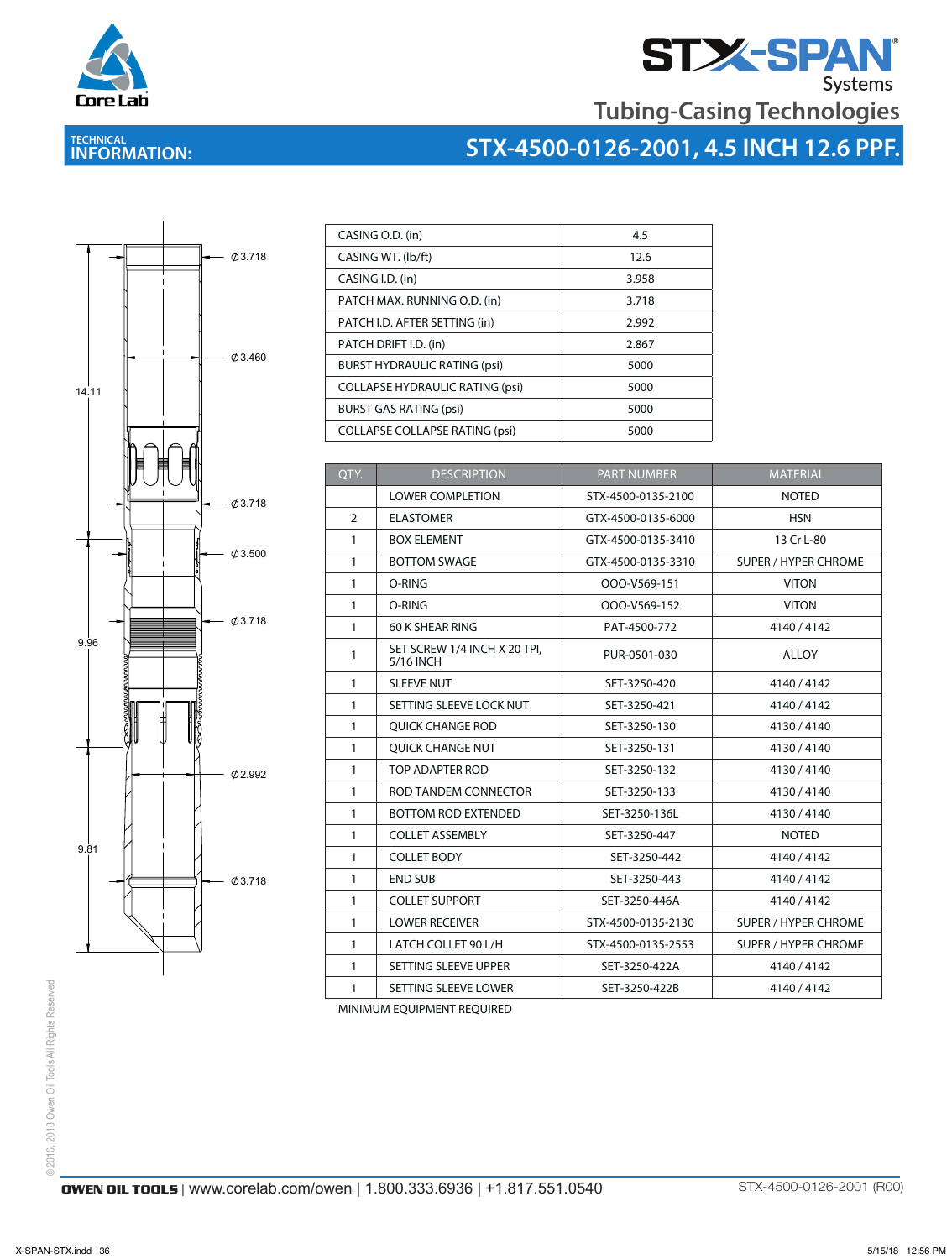



# **STX-4500-0126-2001, 4.5 INCH 12.6 PPF.**



**TECHNICAL INFORMATION:** 

Core Lab

| CASING O.D. (in)                       | 4.5   |
|----------------------------------------|-------|
| CASING WT. (lb/ft)                     | 12.6  |
| CASING I.D. (in)                       | 3.958 |
| PATCH MAX. RUNNING O.D. (in)           | 3.718 |
| PATCH I.D. AFTER SETTING (in)          | 2.992 |
| PATCH DRIFT I.D. (in)                  | 2.867 |
| <b>BURST HYDRAULIC RATING (psi)</b>    | 5000  |
| <b>COLLAPSE HYDRAULIC RATING (psi)</b> | 5000  |
| <b>BURST GAS RATING (psi)</b>          | 5000  |
| <b>COLLAPSE COLLAPSE RATING (psi)</b>  | 5000  |

STATISTICS ASSEMBLY NOTED ASSEMBLY NOTED ASSEMBLY NOTED ASSEMBLY NOTED ASSEMBLY NOTED ASSEMBLY NOTED ASSEMBLY NO

| QTY.           | <b>DESCRIPTION</b>                                | <b>PART NUMBER</b> | <b>MATERIAL</b>             |  |  |  |  |
|----------------|---------------------------------------------------|--------------------|-----------------------------|--|--|--|--|
|                | <b>LOWER STINGER ASSEMBLY</b>                     | STX-4500-0135-2200 | <b>NOTED</b>                |  |  |  |  |
| $\mathbf{1}$   | LOWER STINGER W/ L/H WICKER                       | STX-4500-0135-2220 | SUPER / HYPER CHROME        |  |  |  |  |
| $\mathbf{1}$   | <b>STANDARD RECEIVER</b>                          | STX-4500-0135-2530 | <b>SUPER / HYPER CHROME</b> |  |  |  |  |
| OPT.           | 10 FT. SECTION                                    | GTX-4500-110C      | 13 CR                       |  |  |  |  |
| $\mathbf{1}$   | SEAL RET. W 90 WICKER L/H                         | STX-4500-0135-2555 | 13 CR                       |  |  |  |  |
| $\mathbf{1}$   | <b>LATCH COLLET 90</b>                            | STX-4500-0135-2551 | <b>SUPER / HYPER CHROME</b> |  |  |  |  |
| $\mathbf{1}$   | <b>SEAL STACK</b>                                 | STX-4500-0135-2500 | VITON/TEFLON/RYTON          |  |  |  |  |
| $\overline{2}$ | O-RING                                            | OOO-V569-151       | <b>VITON</b>                |  |  |  |  |
| 2              | O-RING                                            | OOO-V569-152       | <b>VITON</b>                |  |  |  |  |
| $\mathbf{1}$   | DEPLOYMENT AND RETRIEVAL TOOL                     | DRT-4500-0135-1001 | <b>NOTED</b>                |  |  |  |  |
|                | STANDARD STINGER ASSEMBLY                         | STX-4500-0135-2600 | <b>NOTED</b>                |  |  |  |  |
| 1              | STANDARD STINGER                                  | STX-4500-0135-2230 | <b>SUPER / HYPER CHROME</b> |  |  |  |  |
| $\mathbf{1}$   | <b>STANDARD RECEIVER</b>                          | STX-4500-0135-2530 | SUPER / HYPER CHROME        |  |  |  |  |
| OPT.           | 10 FT. SECTION                                    | GTX-4500-110C      | 13 CR                       |  |  |  |  |
| 1              | SEAL RET. W 90 WICKER                             | STX-4500-0135-2550 | 13 CR                       |  |  |  |  |
| $\mathbf{1}$   | LATCH COLLET 90                                   | STX-4500-0135-2551 | SUPER / HYPER CHROME        |  |  |  |  |
| $\mathbf{1}$   | <b>SEAL STACK</b>                                 | STX-4500-0135-2500 | VITON/TEFLON/RYTON          |  |  |  |  |
| $\overline{2}$ | O-RING                                            | OOO-V569-151       | <b>VITON</b>                |  |  |  |  |
| $\overline{2}$ | O-RING                                            | OOO-V569-152       | <b>VITON</b>                |  |  |  |  |
| $\mathbf{1}$   | DEPLOYMENT AND RETRIEVAL TOOL                     | DRT-4500-0135-1001 | <b>NOTED</b>                |  |  |  |  |
|                | TOP STINGER ASSEMBLY                              | STX-4500-0135-2300 | <b>NOTED</b>                |  |  |  |  |
| $\mathbf{1}$   | <b>STANDARD STINGER</b>                           | STX-4500-0135-2230 | <b>SUPER / HYPER CHROME</b> |  |  |  |  |
| $\mathbf{1}$   | <b>LOWER RECEIVER</b>                             | STX-4500-0135-2330 | SUPER / HYPER CHROME        |  |  |  |  |
| OPT.           | 10 FT. SECTION                                    | GTX-4500-110C      | 13 CR                       |  |  |  |  |
| $\mathbf{1}$   | SEAL RET. W 90 WICKER                             | STX-4500-0135-2550 | 13 CR                       |  |  |  |  |
| $\mathbf{1}$   | LATCH COLLET W/77 DEG                             | STX-4500-0135-2552 | SUPER / HYPER CHROME        |  |  |  |  |
| $\mathbf{1}$   | <b>SEAL STACK</b>                                 | STX-4500-0135-2500 | VITON/TEFLON/RYTON          |  |  |  |  |
| $\overline{2}$ | O-RING                                            | OOO-V569-152       | <b>VITON</b>                |  |  |  |  |
| $\overline{2}$ | O-RING                                            | OOO-V569-151       | <b>VITON</b>                |  |  |  |  |
| $\mathbf{1}$   | DEPLOYMENT AND RETRIEVAL TOOL                     | DRT-4500-0135-1001 | <b>NOTED</b>                |  |  |  |  |
|                | MUNIMALINA COLUDMATNIT DEOLUDED COD 10 FT. CVCTEM |                    |                             |  |  |  |  |

MINIMUM EQUIPMENT REQUIRED FOR 10 FT. SYSTEM

© 2016, 2018 Owen Oil Tools All Rights Reserved

© 2016, 2018 Owen Oil Tools All Rights Reserved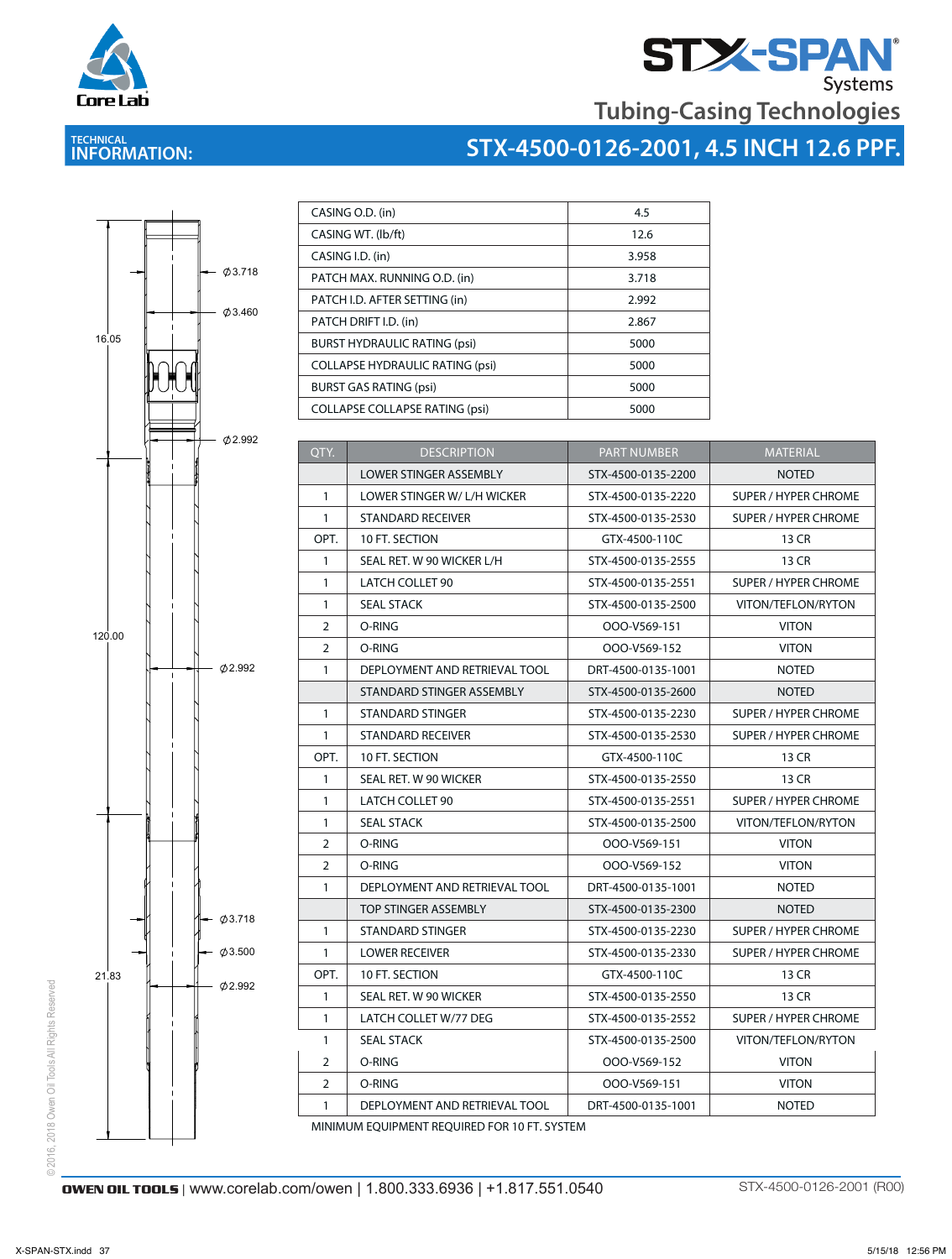

# **STASPAN**<br>Tubing-Casing Technologies

### **TECHNICAL INFORMATION:**

## **STX-4500-0126-2001, 4.5 INCH 12.6 PPF.**



| CASING O.D. (in)                       | 4.5   |
|----------------------------------------|-------|
| CASING WT. (lb/ft)                     | 12.6  |
| CASING I.D. (in)                       | 3.958 |
| PATCH MAX. RUNNING O.D. (in)           | 3.718 |
| PATCH I.D. AFTER SETTING (in)          | 2.992 |
| PATCH DRIFT I.D. (in)                  | 2.867 |
| <b>BURST HYDRAULIC RATING (psi)</b>    | 5000  |
| <b>COLLAPSE HYDRAULIC RATING (psi)</b> | 5000  |
| <b>BURST GAS RATING (psi)</b>          | 5000  |
| <b>COLLAPSE COLLAPSE RATING (psi)</b>  | 5000  |

| QTY.           | <b>DESCRIPTION</b>                        | <b>PART NUMBER</b> | <b>MATERIAL</b>             |
|----------------|-------------------------------------------|--------------------|-----------------------------|
|                | <b>TOP COMPLETION</b>                     | STX-4500-0126-2400 | <b>NOTED</b>                |
| $\overline{2}$ | <b>ELASTOMER</b>                          | GTX-4500-0135-6000 | <b>HSN</b>                  |
| 1              | PIN ELEMENT                               | GTX-4500-0126-3210 | 13 Cr                       |
| 1              | TOP SWAGE                                 | GTX-4500-0126-3110 | <b>SUPER / HYPER CHROME</b> |
| 2              | O-RING                                    | OOO-V569-151       | <b>VITON</b>                |
| 2              | O-RING                                    | OOO-V569-152       | <b>VITON</b>                |
| 1              | SET SCREW 1/4 INCH X 20 TPI,<br>5/16 INCH | PUR-0501-030       | <b>ALLOY</b>                |
| 1              | 72K SHEAR RING                            | PAT-4500-772       | 4140/4142                   |
| 1              | <b>SLEEVE NUT</b>                         | SET-3250-420       | 4140/4142                   |
| 1              | SETTING SLEEVE LOCK NUT                   | SET-3250-421       | 4140/4142                   |
| $\mathbf{1}$   | <b>SETTING SLEEVE</b>                     | SET-3250-422       | 4140/4142                   |
| 1              | <b>OUICK CHANGE ROD</b>                   | SET-3250-130       | 4130/4140                   |
| 1              | <b>OUICK CHANGE NUT</b>                   | SET-3250-131       | 4130/4140                   |
| 1              | TOP ADAPTER ROD                           | SET-3250-132       | 4130/4140                   |
| 1              | ROD TANDEM CONNECTOR                      | SET-3250-133       | 4130/4140                   |
| $\mathbf{1}$   | <b>BOTTOM ROD</b>                         | SET-3250-136L      | 4130/4140                   |
| 1              | <b>COLLET ASSEMBLY</b>                    | SET-3250-747       | <b>SEE TABLE</b>            |
| 1              | <b>END SUB</b>                            | SET-3250-745       | 4130 / 4140 / 4142          |
| 1              | <b>COLLET</b>                             | SET-3250-746       | 4130 / 4140 / 4142          |
| $\mathbf{1}$   | <b>COLLET SUPPORT</b>                     | SET-3250-446A      | 4140/4142                   |
| 1              | <b>PROFILE SUB</b>                        | STX-4500-0135-2450 | <b>SUPER / HYPER CHROME</b> |
| 1              | SEAL RET. W 77 WICKER                     | STX-4500-0135-2554 | 13 Cr                       |
| 1              | <b>SEAL STACK</b>                         | STX-4500-0135-2500 | VITON/TEFLON/RYTON          |
| 1              | TOP STINGER W / 77 DEG<br><b>WICKER</b>   | STX-4500-0135-2340 | <b>SUPER / HYPER CHROME</b> |

MINIMUM EQUIPMENT REQUIRED

© 2016, 2018 Owen Oil Tools All Rights Reserved © 2016, 2018 Owen Oil Tools All Rights Reserved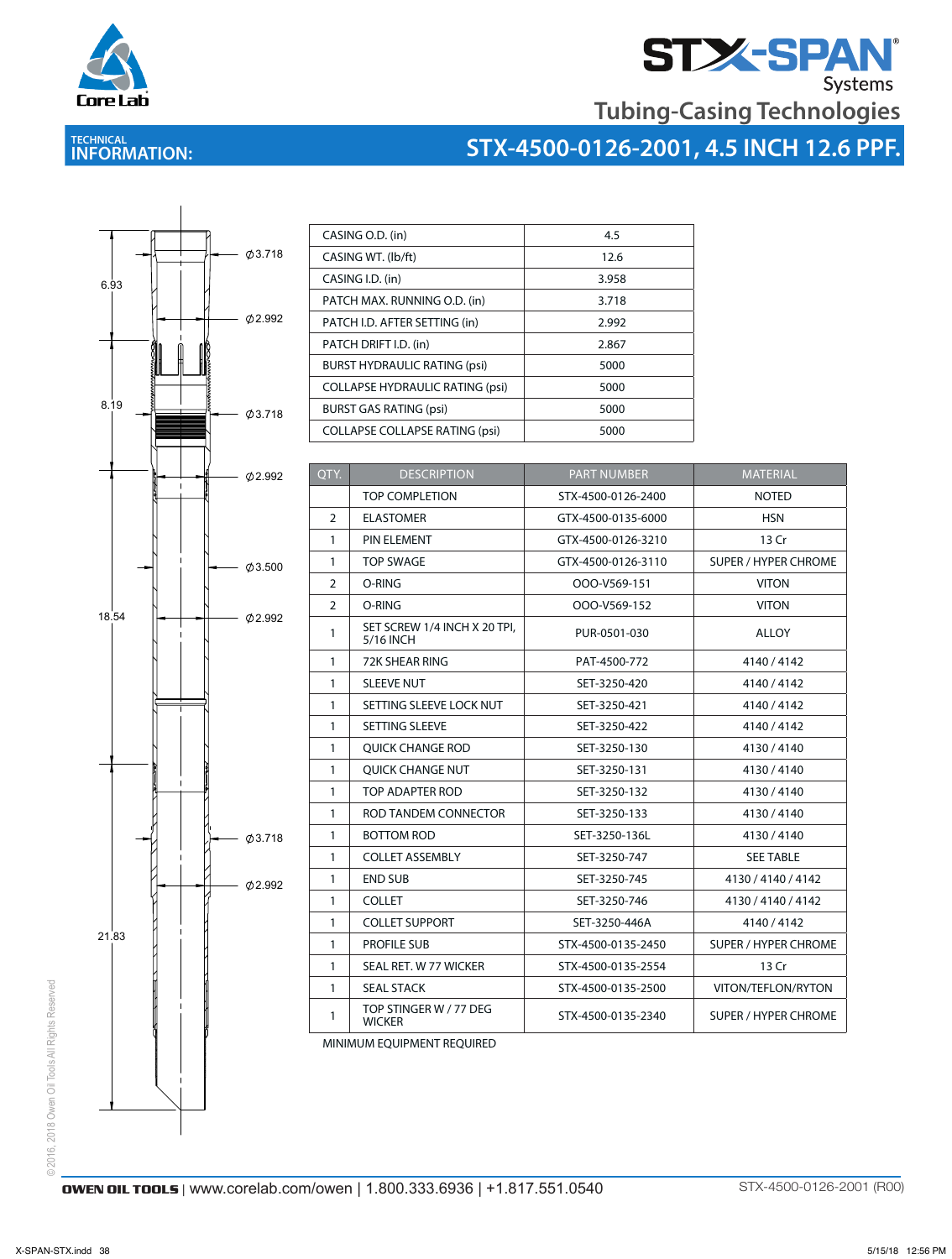

# **Tubing-Casing Technologies**

**STX-4500-0126-2001, 4.5 INCH 12.6 PPF.**

### **SECTION SPECIFICATIONS:**



| GTX-4500-102  | 24  | 25.82  | 17.22  | $L-80$ |
|---------------|-----|--------|--------|--------|
| GTX-4500-102C | 24  | 25.82  | 17.22  | 13 Cr  |
| GTX-4500-105  | 60  | 61.82  | 43.16  | $L-80$ |
| GTX-4500-105C | 60  | 61.82  | 43.16  | 13 Cr  |
| GTX-4500-110  | 120 | 121.82 | 86.4   | $L-80$ |
| GTX-4500-110C | 120 | 121.82 | 86.4   | 13 Cr  |
| GTX-4500-120  | 240 | 241.82 | 172.86 | $L-80$ |
| GTX-4500-120C | 240 | 241.82 | 172.86 | 13 Cr  |

PATCH TENSILE RATING **FRAMIUS** 63,000 LBF

|                    | <b>WEIGHT (LBS.)</b> |
|--------------------|----------------------|
| STX-4500-0126-2100 | 81.0                 |
| STX-4500-0135-2200 | 158.0                |
| STX-4500-0135-2300 | 158.0                |
| STX-4500-0135-2600 | 158.0                |
| STX-4500-0126-2400 | 92.0                 |

### **SYSTEM WEIGHTS SETTING TOOL OPTIONS:**

| WEIGHT (LBS.) |                                                | <b>HYDRAULIC</b>       |                 | <b>WEIGHT (LBS)</b> |
|---------------|------------------------------------------------|------------------------|-----------------|---------------------|
| 81.0          | 3-1/8 INCH HYDARULIC                           | SET-3125-010           |                 | 300                 |
| 158.0         | 3-1/4 INCH MULTISTAGE                          |                        |                 |                     |
| 158.0         | SETTING TOOL INTERNALLY<br>STROKED (HYDRAULIC) | SET-3250-410           |                 | 287                 |
| 158.0         |                                                | <b>SCREEN SUB</b>      | TT0798-288A     |                     |
| 92.0          |                                                | <b>CIRCULATION SUB</b> | SET-2875-010    |                     |
|               |                                                | DUMP SUB               | OT0710-288B-000 |                     |
|               |                                                |                        |                 |                     |

|                                                                    | <b>PYROTECHNIC</b> |                 |     |  |
|--------------------------------------------------------------------|--------------------|-----------------|-----|--|
| 3-1/4 INCH MULTISTAGE<br>SETTING TOOL                              | SET-3250-000       |                 | 206 |  |
| 3-1/4 INCH MULTISTAGE<br>SETTING TOOL INTERNALLY<br><b>STROKED</b> | SET-3250-400       |                 | 200 |  |
|                                                                    | POWER CHARGE       | OPC-3250-000-MS |     |  |
|                                                                    | <b>IGNITER</b>     | DET-5306-074    |     |  |
|                                                                    |                    | DET-5306-008    |     |  |